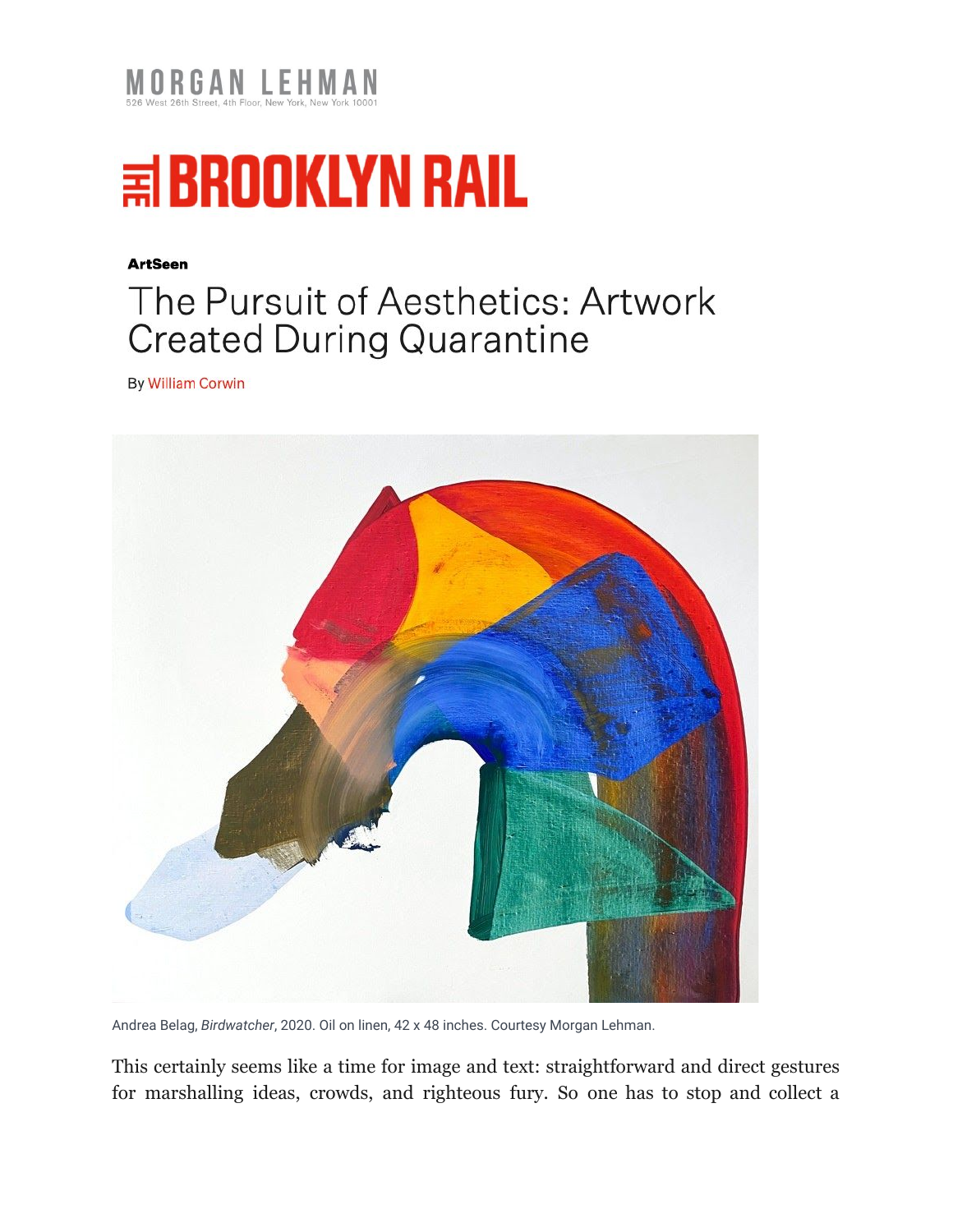reeling brain, full of protest acronyms and painful or ghastly YouTube footage, in order to focus on the premise of an exhibition that emphasizes, as its title suggests, "*The Pursuit of Aesthetics*." Curator Andrea Belag has chosen 12 artists, including herself, as a representative sample set of abstract artists working away in quarantine. The exhibition proposes a methodology for artists in times of crisis which suggests to me the idea of "sheltering from the storm"—using aesthetic experience as a respite from the chaos and upheaval around us. Certainly, much of the art that Belag has chosen, as well as what she has made, is sensuous and atmospheric, works that mesmerize and transport. Lucy Mink-Covello's shimmering topographies of undulating marks and Kevin Larmon's understated, almost monochromatic, bubbling amoebic stew recalibrate the rhythms of our perception, if only for a moment. Margaux Ogden's canvases evoke ethereal mosaics or stained glass, while Emily Kiacz weighs the randomness of loose and open, but carefully choreographed, brushstrokes against the permanence of sharp-edged shaped canvases. Although the idea of taking shelter in aesthetics might seem suspect at this moment, I think there is still value in providing a space for some to clear their thoughts and recharge their sensibilities. Nonetheless, as we plunge into examinations of formal composition, texture, and mark-making, such questions cannot help but feel foreign at this particular time



The inclination to identify something concrete that abstract paintings may be referencing is hard to avoid, and painters either embrace this train of thought or move heaven and earth to avoid it. Belag's own paintings *Fold* and *Birdwatcher* (all works in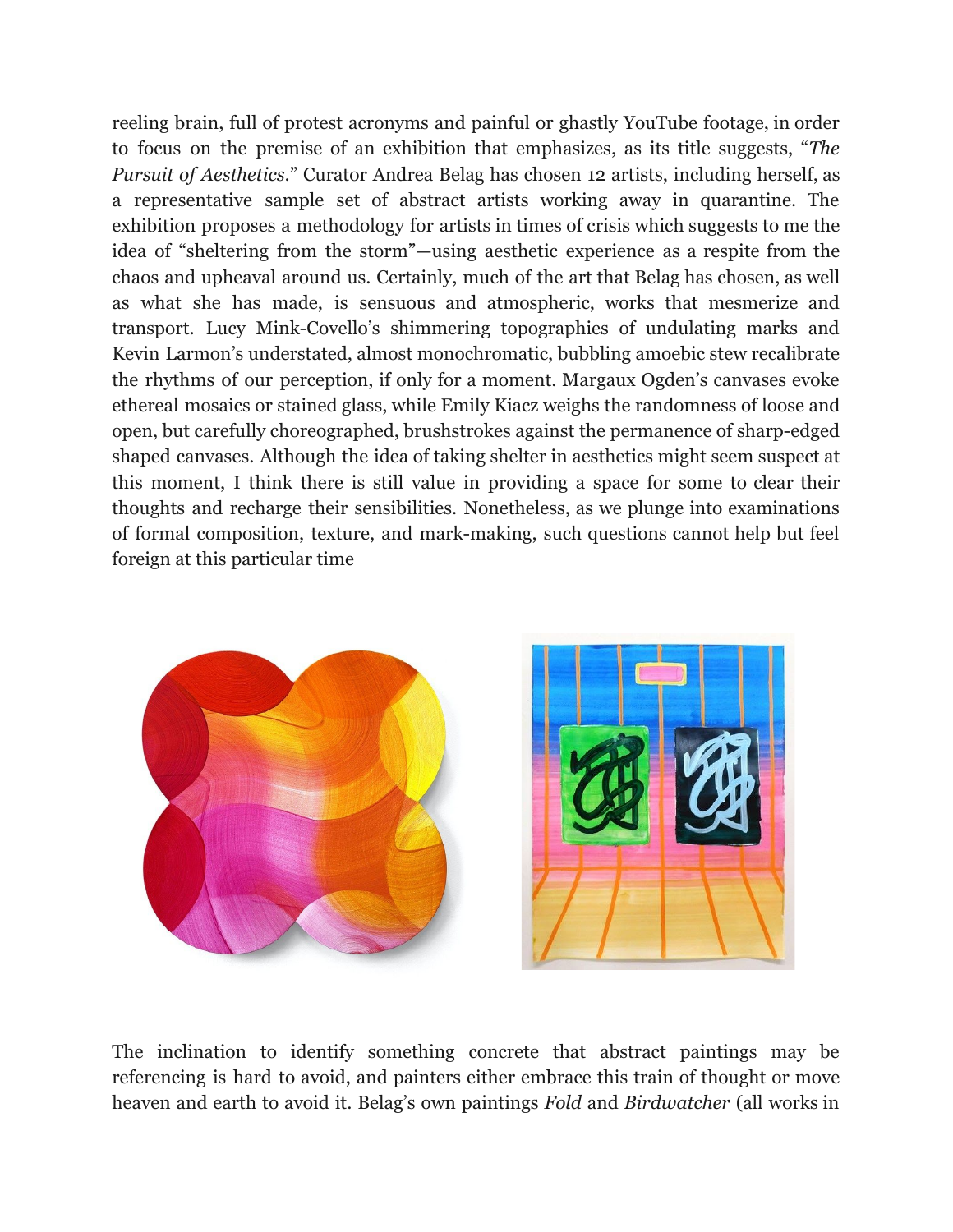the show are 2020) favor a tone of pure abstraction. Her sweeping, exuberant, and hybrid brushstrokes of diverse colors extend across a pristine and empty background. Fitfully, they guide the eye along an arching path, presenting a singular but patchworked gesture, "encompassing multitudes." Belag utilizes the varying degrees of liquidity allowed by the brush to destabilize any recognizable pattern or geometry, never mind real-world reference. Jason Stopa, with his *Study for Washed Out Stage with Pin Window* and *Study for Garden Arch*, presents two approximations of architectural structure which lure the eye with the simplest visual cues of depth, space, doorways, and fenestration. However, a sense of concrete reference ultimately remains elusive, leaving the viewer with more of a sense of what these forms are *not,* than what they are.

By highlighting artists working in quarantine, Belag raises the question: what do most artists do when they're not under quarantine? The answer is that, in terms of their studio practice, most artists already live in a form of self-inflicted isolation, so really they shouldn't be doing much different. One reassuring aspect of this exhibition's "shelter-from-the-storm" sensibility is the sense of safety and consistency we find in artists just getting on with it. Pam Glick, Lisa Corinne Davis, and Julian Kreimer all engage in esoteric and calligraphic forms of diagramming. These works may be unsettlingly frenetic, but they face inwards, seemingly exploring the roiling of the artist's psyche. Perhaps these troughs and peaks, cross-outs, or flows sharply doubling on themselves are quarantine angst, but they seem consistent with pre-existing work—and consistency is a comfort. These three artists, however, diverge substantially in their aesthetic approaches. Davis interrogates the concept of mapping, treating it as a visual form that paradoxically deploys structures of great conceptual regularity to reveal and present difference. Kreimer offers another way of conceiving the task of charting, stressing movement as flows of vibrant and colorful cross-hatching interweave through patches and phrases of pooled pigment, textures, and patterns. His forms can be read visually or assigned a set of metaphorical values: we wonder if they refer to topographies of greater or lesser intensity, especially armed with the knowledge that Kreimer's practice tends to straddle the line separating representation and abstraction. Pam Glick's compositions resemble gameboards, laying out floral nodes and bone-like passages that seem to draw the eye in a predetermined trajectory or pattern. However, they ultimately collapse into a pleasant, but messy, wild goose chase.

Does the vaguely defined discourse of aesthetics have any responsibility to reflect on immediate history as it transpires? Can this even be accomplished through abstract art? There is a gently polemical subtext here that addresses the uses and responsibilities of pure abstraction. While Glick's painterly cross-outs and the frenetically unsettling activity of Kreimer's compositions could be identified with the spirit of the time, Lisa